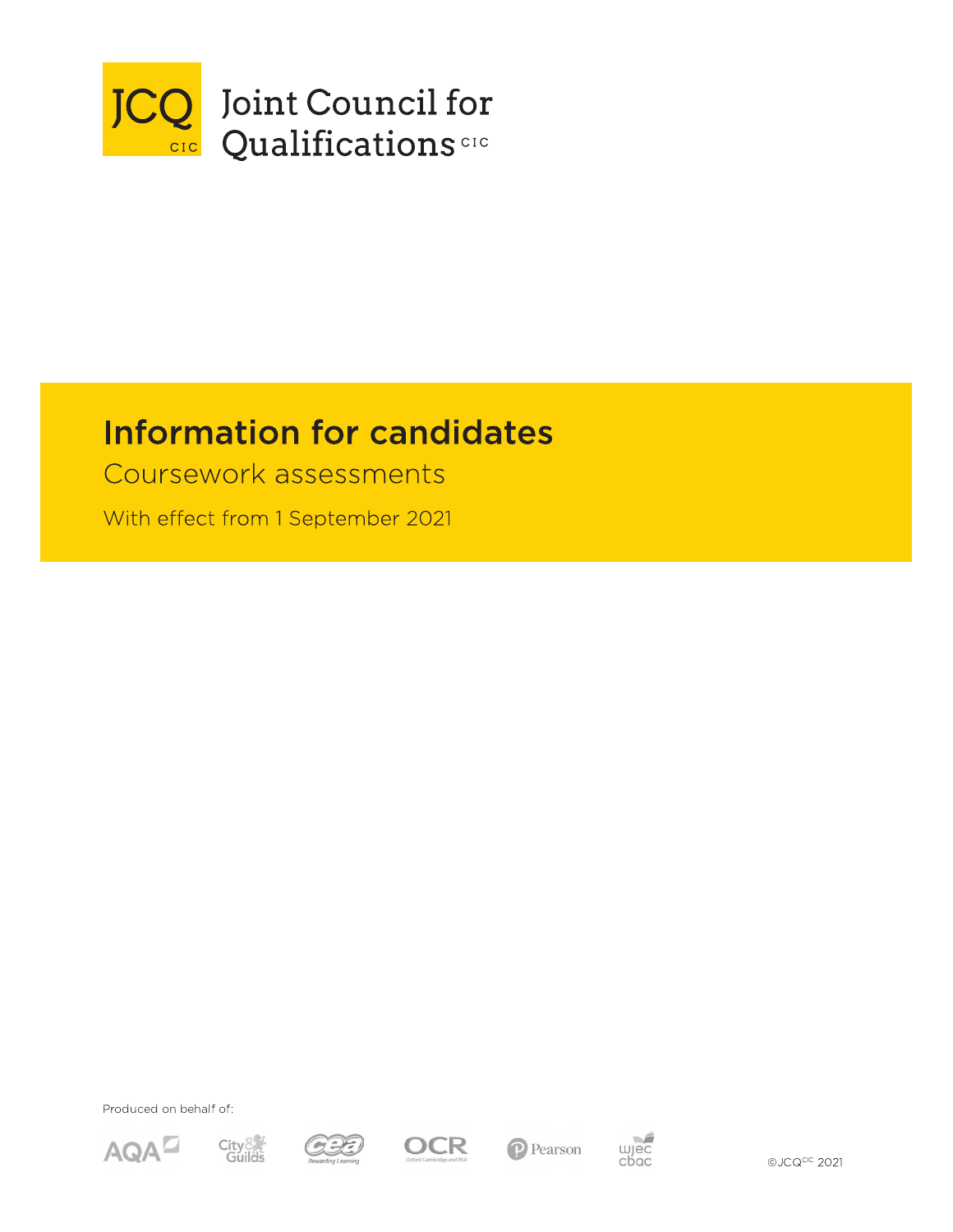This document tells you about some things that you **must** and **must** not do when you are completing coursework.

When you submit any coursework for marking, you will be asked to sign an authentication statement confirming that you have read and followed these regulations.

If there is anything that you do not understand, you **must** ask your teacher.

Coursework provides you with an opportunity to do some independent research into a topic. The research you do will involve looking for information in published sources such as textbooks, encyclopedias, journals, TV, radio and on the internet.

Using information from published sources (including the internet) as the basis for your coursework is a good way to demonstrate your knowledge and understanding of a subject. You **must** take care how you use this material though - you **cannot** copy it and claim it as your own work

The regulations state that:

'the work which you submit for assessment must be your own';

'you **must not** copy from someone else or allow another candidate to copy from you'.

If you use the same wording as a published source, you **must** place quotation marks around the passage and state where it came from. This is called 'referencing'. You **must** make sure that you give detailed references for everything in your work which is not in your own words. A reference from a printed book or journal should show the name of the author, the year of publication and the page number, for example: (Morrison, 2000, p29).

For material taken from the internet, your reference should show the date when the material was downloaded and **must** show the precise web page, not the search engine used to locate it. This can be copied from the address line. For example: http://news.bbc.co.uk/ onthisday/hi/dates/stories/october/28/newsid\_2621000/2621915.stm, downloaded 5 February 2022.

You may be required to produce a bibliography at the end of your work. This **must** list the full details of publications you have used in your research, even where these are not directly referred to, for example: Curran, J. Mass Media and Society (Hodder Arnold, 2005).

If you copy the words or ideas of others and do not show your sources in references and a bibliography, this will be considered as cheating.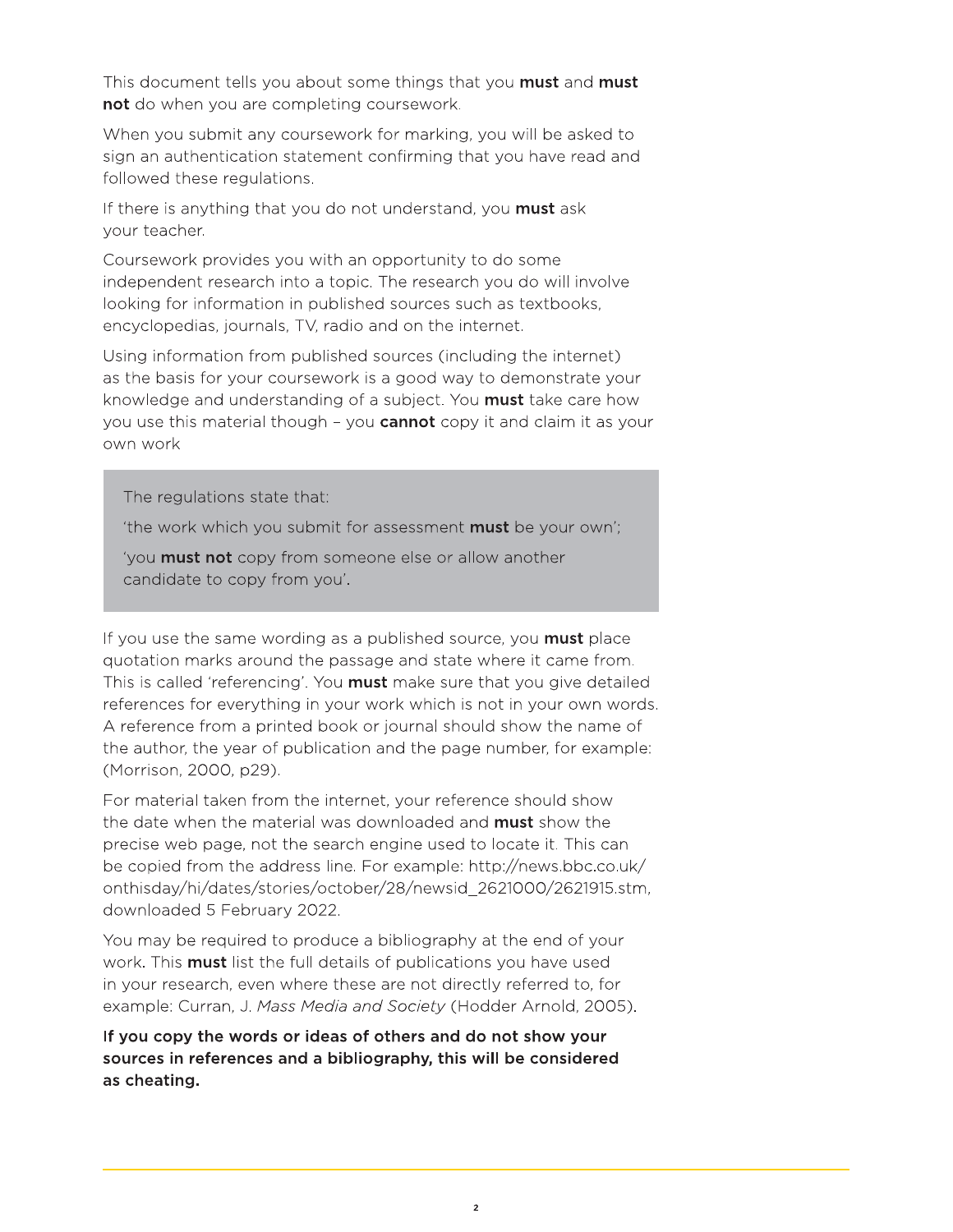#### Preparing your coursework - good practice

If you receive help and guidance from someone other than your teacher, you must tell your teacher who will then record the nature of the assistance given to you.

Your parent/carer may provide you with access to resource materials and discuss your coursework with you. However, they must not give you direct advice on what should or should not be included.

If you worked as part of a group on an assignment, you **must** each write up your own account of the assignment. Even if the data you have is the same, the description of how that data was obtained and the conclusions you draw from it should be in your own words.

You must meet the deadlines that your teacher gives you. Remember - your teachers are there to guide you. Although they cannot give you direct assistance, they can help you to sort out any problems before it is too late.

Take care of your work and keep it safe. Don't leave it lying around where your classmates can find it or share it with anyone, including posting it on social media. You **must always** keep your coursework secure and confidential whilst you are preparing it; **do not** share it with your classmates. If it is stored on the computer network, keep your password secure. Collect all copies from the printer and destroy those you do not need.

Don't be tempted to use pre-prepared online solutions - this is cheating. Electronic tools used by awarding bodies can detect this sort of copying.

You **must not** write inappropriate, offensive or obscene material.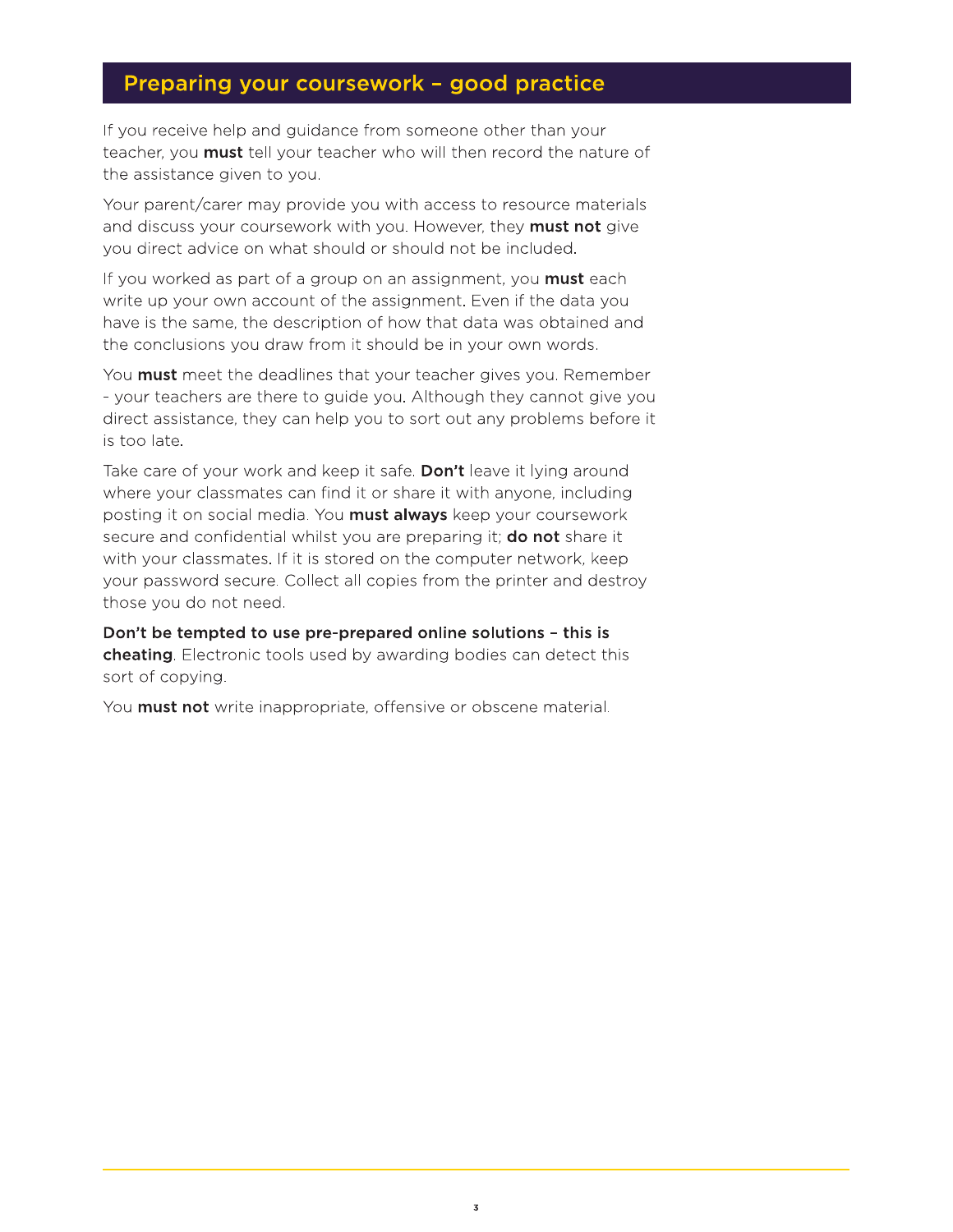### Plagiarism

Plagiarism involves taking someone else's words, thoughts or ideas and trying to pass them off as your own. It is a form of cheating which is taken very seriously.

Don't think you won't be caught; there are many ways to detect plagiarism.

- Markers can spot changes in the style of writing and use of language.
- Markers are highly experienced subject specialists who are very familiar with work on the topic concerned - they may have read the source you are using, or even marked the work you have copied from!
- Internet search engines and specialised computer software can be used to match phrases or pieces of text with original sources and to detect changes in the grammar and style of writing or punctuation.